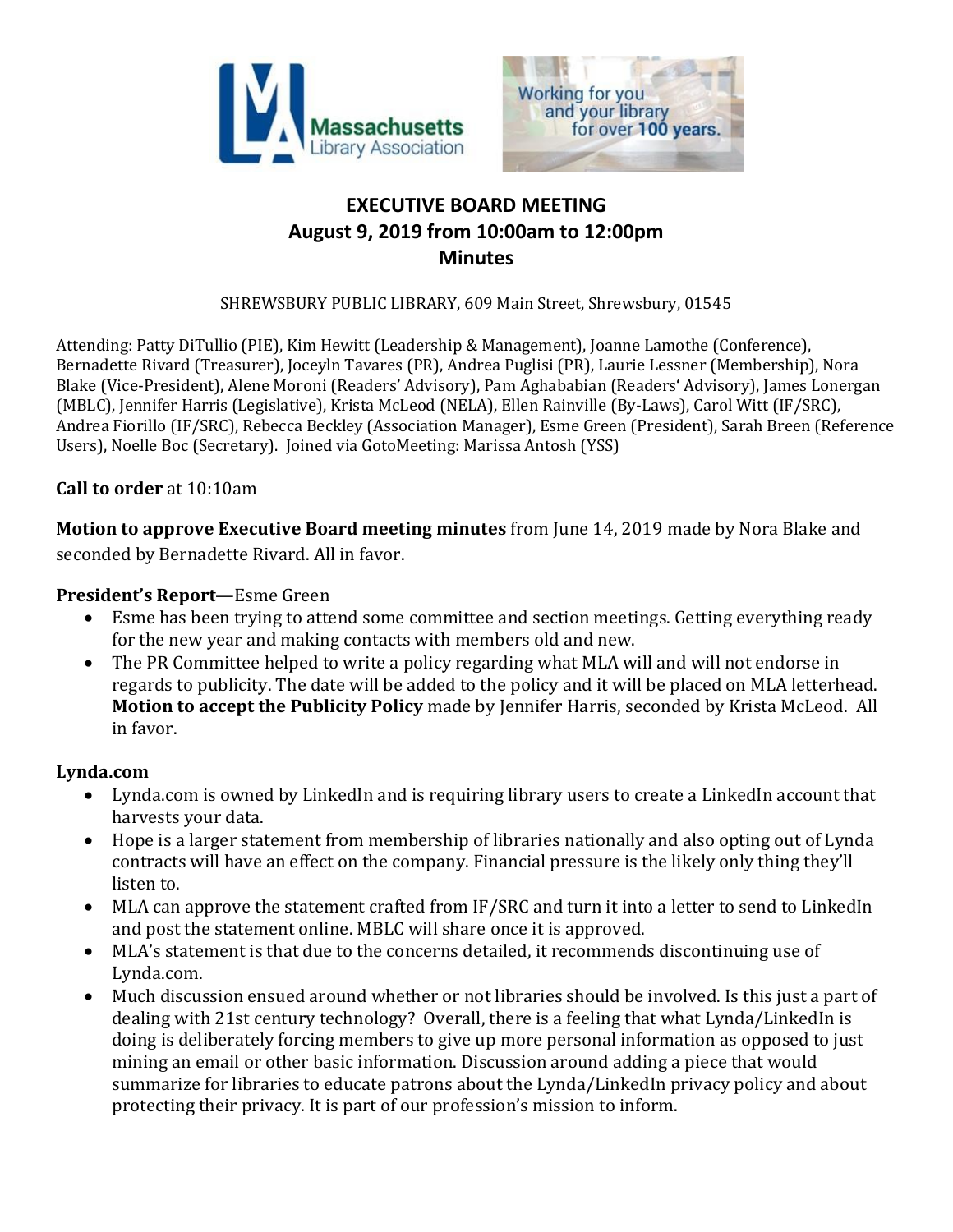**Motion to accept the statement as it is crafted, subtracting the quote by Samantha Lee**, made by Kim Hewitt, seconded by Laurie Lessner. Jennifer Harris and Alene Moroni abstain. All others in favor.

## **Macmillan and Simon & Schuster lending model**

- Should MLA take a stand on it? Recorded Books now has exclusive content with Audible.com, making it so we cannot purchase their items that they are giving to Audible. There are also issues with Blackstone.
- ALA put out a statement to call out to libraries who purchase from Macmillan to contact the CEO to protest the pricing change. This is being discussed on a national level. Readersfirst.org has news on the statement. The ALA statement is found here: <http://www.ala.org/advocacy/e-books> Do we just endorse the ALA statement?
- We should provide guidance and oversight to our membership. Let publishers know that they are harming our service models and that they are not making the connection that we are creating readers for their stable of authors. We are researching more about what is happening and will follow up on the topic with potential actions shortly.

## **Treasurer's Report—Bernadette Rivard**

- The Family Medical Leave Act asks for .63% taken out of the payroll. We can pass on the coast to our employees or we can take on the cost. **Motion that MLA covers the cost for its employees** made by Esme Green and seconded by Nora Blake.. All in favor. There is some question whether we need to pay for it as all as a non-profit which shall be investigated.
- Fundraising Policy costs. YSS brought up this topic as they discuss fundraising ideas. If it is a cost for an event that isn't originally in your section's budget, then the proposal goes to Executive Board to ask for the money. If it is already in the budget for the section, they can just go forward with it. All money raised belongs to MLA, not the section who raises it.
- Budget--Bernadette changed the format for us to look at the budget to make it a clearer to look at. We are in good shape. Bernadette clarified where our accounts are at present. Final report from the fiscal year will be presented at the next meeting. **Motion to accept the Treasurer's report** made by Ellen Rainville and seconded by Jennifer Harris. All in favor.

# **Association Manager's Report** –Rebecca Beckley

- Rebecca is working on cleaning up the website. Feel free to give feedback to her as you peruse the site.
- Call for proposals for conference is up on the top of the home page and news/statements are also highlighted on the front page.
- Also working on storage of our files, which are all over the place. Organizing the files and making a plan of action of where things will be available.

### **Strategic Plan**

 Esme reminds us that plan expires this fiscal year. We will focus on the most urgent pieces this year. **Motion made to extend the deadline on the Strategic Plan by one year** made by Ellen Rainville and seconded by Bernadette Rivard. All in favor.

# **By Laws Review**—Ellen Rainville

 A few changes have been presented as regards the Elections section, primarily to compress the process of elections and it also helps clean up the order of the sections in the By-Laws regarding elections. Due dates will all be on the  $31<sup>st</sup>$  for consistency. The Nominating Committee will be presented for approval to the October Executive board meeting. The slate is brought to Executive Board in December and by January 31st that comes to membership. Ballot will be created by